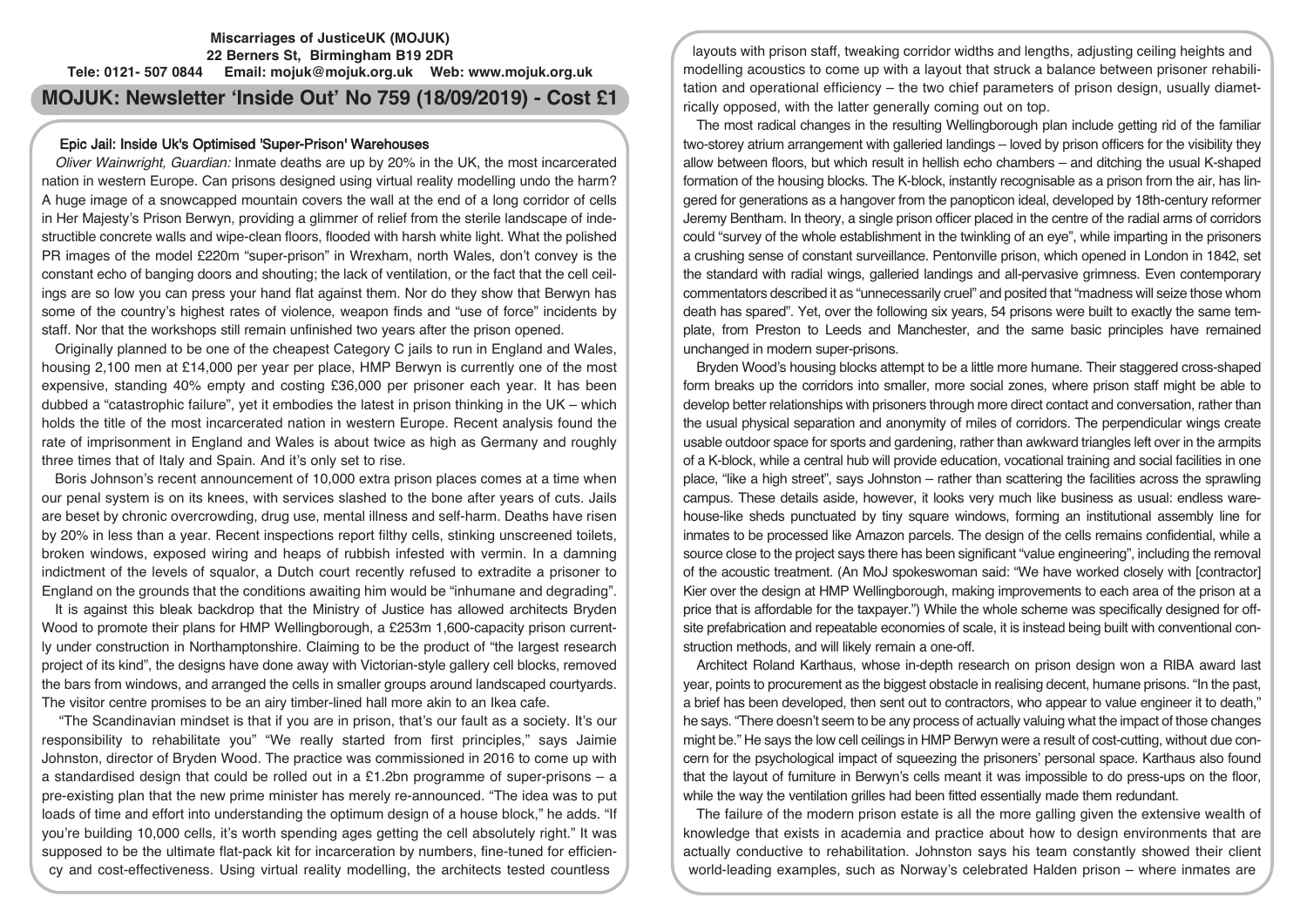trusted with kitchens equipped with knives to cook their dinner, and there's a little house on the campus where prisoners can stay with their families for a night – but that such features would require a fundamental shift in how we think about incarceration in this country.

"The Scandinavian mindset is that if someone is in prison, that's our fault as a society," he says. "We let you fall through the cracks, so it's our responsibility to rehabilitate you." Bryden Wood's design process, by contrast, was haunted by the spectre of the Daily Mail test, forever mindful of "Holiday camps for prisoners!" headlines if their plans were deemed too cushy. Prisons in England must not only punish, but be seen to punish, with politicians constantly citing public opinion to justify draconian measures. So are we stuck with a template that remains basically unchanged since the publication of Hints for the Improvements of Prisons in 1817, which prescribed that the buildings should be "made as gloomy and melancholy as possible"?

According to Yvonne Jewkes, one of the UK's leading prison academics, we shouldn't be surprised that history continues to repeat itself, given the "pervasive cautiousness perpetuated by an intricate network of individuals, companies and capital, and driven primarily by concerns for security, cost and efficiency." She points to the privatisation of both the construction and management of prisons in the 1990s as enshrining short-term cost-saving over long-term benefit. But she sees signs of hope in Scotland's prison programme, where three new prisons built since 2012 – HMP Low Moss, HMP Shotts and HMP Grampian – show a "nod to Scandinavia" in their more open, community-facing designs. Karthaus says the key to Scotland's success is the smaller scale of the operation: all the decision-makers can sit in a room and agree on the design, something that is currently impossible in England's bloated super-prison system.

Just as building more roads brings more traffic, history has shown that if you build more prisons, the prison population will only increase. A recent report by the Prison Reform Trust described an "addiction to imprisonment", and found that the number of people behind bars in England and Wales is nearly 70% higher than three decades ago. If Boris Johnson has any intention of reducing reoffending – which currently costs the taxpayer around £15bn a year – he should focus on reducing the number of prison places, and prioritise rehabilitation over packing as many people as possible into ever more damaging containers.

# Settling For Nil Damages Can Still be a Genuine Part 36 Offer

Elliot Kay, Zenith PL: The appellant was arrested on suspicion of harassment but was later released without charge, after police had taken fingerprints and DNA samples. The appellant issued a claim for false imprisonment and assault. In May 2011, the respondent commissioner made a Part 36 offer to settle in the sum of £4,000 and provided a letter of apology. The appellant rejected that offer on the basis that he would have to declare his arrest on entry to certain countries.

In September 2012, the appellant made a Part 36 offer to settle for £5,000 on condition that the commissioner admit liability for the matters alleged in the claim. In May 2013, the appellant made a further Part 36 offer to settle for £5,000 on condition that the commissioner admit unlawful arrest and ensure that all records of his arrest and of the harassment warning be removed from police records. The offer was rejected. On 20 July 2017, the appellant made a further Part 36 offer to settle the matter for nil damages with an admission of liability, plus reasonable costs. That offer was rejected and the respondent invited the appellant to attend a without prejudice discussion. The appellant did not respond to that invitation.At trial, the judge found that the arresting officer's suspicion that the appellant had committed an offence was reasonable. However, she also found that he had voluntarily attended the police station and it had not been reasonable to arrest him. The claim for assault was made out in respect of

the fingerprinting and the taking of a mouth swab for the DNA sample. The appellant was awarded £2,750, but the judge found that it would be unjust to apply the provisions of CPR r.36.17 and made no order as to costs. The appellant appealed on costs alone and submitted that, on the basis that the achievement of a vindication was capable of forming part of the remedy, he had achieved a judgment "at least as advantageous" as the proposals in his Part 36 offer of July 2017 for the purposes of r.36.17(1)(b) and was therefore entitled to his costs. The commissioner submitted that the offer of 20 July 2017 was not a genuine Part 36 offer because it included proposals on costs despite no sums in damages. Mrs Justice McGowan held that the fact that the appellant had given up all claim to a financial remedy was a significant concession indicative of a genuine Part 36 offer. That offer did engage the provisions of r.36.17 and it would be unjust not to follow its provisions in the usual way.

# It's Official Your Bum: "Inherently Personal and Private"

A court has ruled by a majority that the rectum is "inherently personal and private" after limiting how police can perform body cavity searches. Guntallwon Brown was arrested in 2015 after he sold an undercover officer crack cocaine then hid a bag of the substance in his backside. He refused to remove the drugs and was ultimately sedated as a bag containing 2.9 grams of cocaine was removed from his rectum. He was convicted and sentenced to three years' probation as well as 90 days' home detention. But the Minnesota Supreme Court has reversed the decision in a 5-1 ruling and sent it back to the district court. Justice Paul Thissen wrote: "If a coerced invasion of one's anal cavity  $-$  an area inherently personal and private  $$ while sedated and in front of strangers is not a serious and substantial intrusion of an individual's dignitary interest in personal privacy and bodily integrity, we cannot fathom what is."

# Is Abuse of Process in Historic Sex Abuse Dead?

In this article James Wood QC considers some of the policy reasons which apparently lie behind an increasing willingness in the Court of Appeal to overturn decisions of trial judge's to stay proceedings on grounds of delay and loss of evidence, and their reluctance to find convictions unsafe where trial judges have declined to grant a stay.

In July this year in PR v R [2019] EWCA Crim 1225, a Court led by Lord Justice Fulford (the new Vice-President of the CACD) declined to interfere with a trial judge's decision to allow a case of historic sex abuse to proceed, even though the time periods of delay were significant, and the loss of material substantial. On reading his judgment, many considered that it most likely spelt the end of any realistic hope of the use of the abuse application to achieve a stay of proceedings on grounds of loss of historic material as a realistic or sustainable remedy.

The similar earlier ruling in May of this year in R v SR [2019] EWCA Crim 887, rejecting arguments seeking to overturn the trial judge's discretion to allow a trial to proceed, in what the court described as a "troubling" case of loss of historic investigative material, when coupled with an apparent willingness to overturn a trial judge's discretion to stay proceedings when potentially relevant mobile phone evidence had been lost as one "that was not reasonably open to him" (per Sir Brian Leveson (P) in R v E [2018] EWCA 2426, could all be seen as tantamount to an abolition of the jurisdiction, save in the most exceptional of circumstances.

In the 70's, 80's and 90's such stays on grounds of loss of material were prevalent and common place when complainants in sex abuse cases came forward late. Indeed the claim of the most minor of potential evidential disadvantage to the defence could often lead to a stay on grounds of trial unfairness, even if the consequence was to lead to a denial of justice to vic-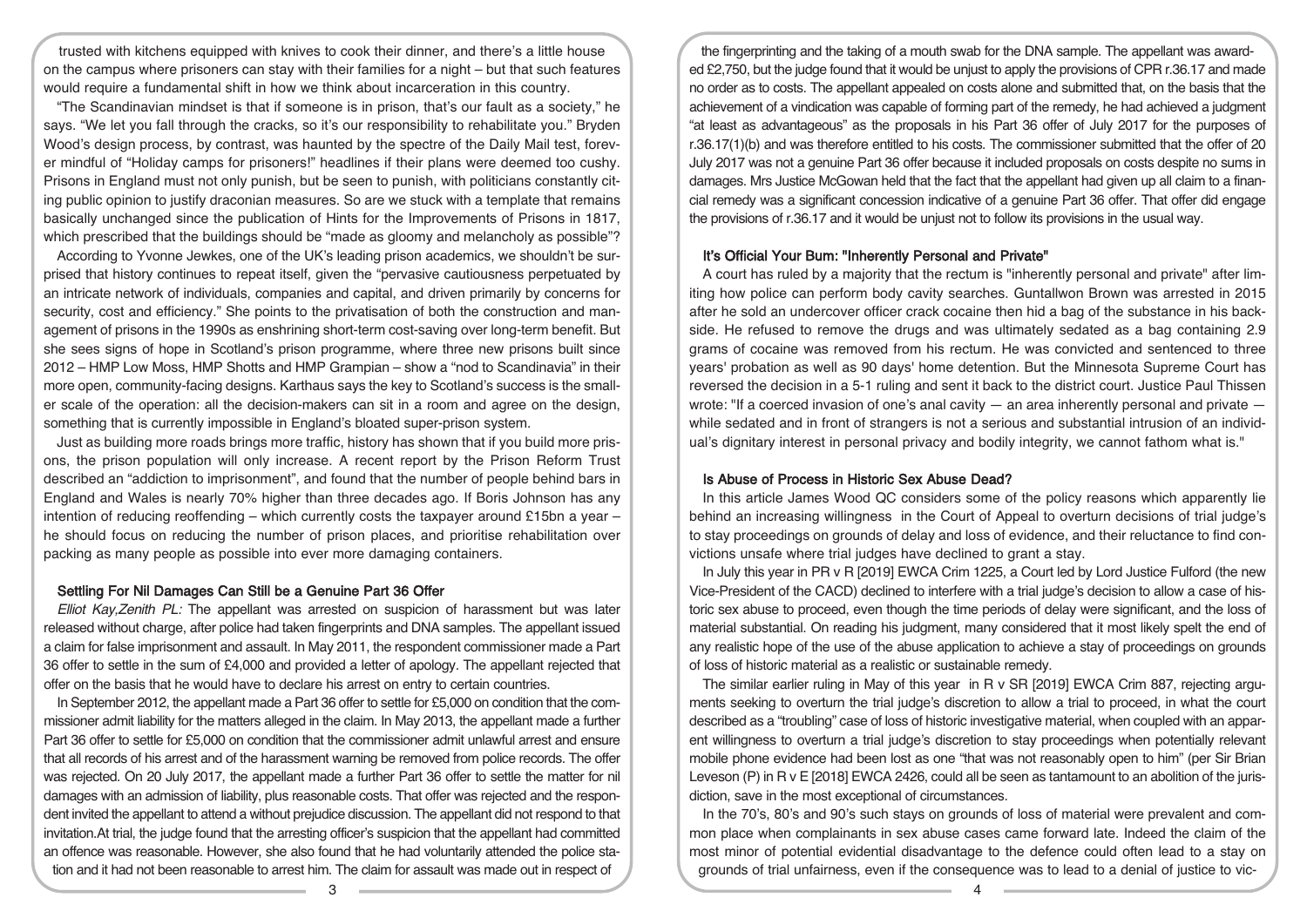tims. As we moved through the millennium, judicial attitudes started to change. In 2001 Brooke LJ's judgment in R (Ebrahim) v Feltham Magistrates Court [2001] 2 Cr App R 23, was to be a turning point, ruling that circumstances in which a trial would "inevitably be unfair are likely to be few and far between", and that the criminal trial was well able to cope with arguments about loss of evidence. This change of approach coincided with an increase in public understanding of the long term personal damage caused to the victims of child sex abuse, and of the factors of fear, oppression, repression, inhibition and immaturity which can credibly lead complainants to only feel able to address deeply painful and personal memories of abuse in middle age and later life. This, coupled with the obvious deterrent effect on potential abusers of children, of knowing that their child victims will grow to adulthood, and when free from oppression from abusers, will be able to speak, and be allowed to give compelling evidence of childhood abuse after many years, have undoubtedly contributed to a further loosening of the tests of trial fairness formerly applied, and a greater reliance upon protective directions to juries upon the potential disadvantages to the defence of significant delay in the trial process.

Whilst our common law jurisdiction has historically relied on staying proceedings on grounds of abuse of process, in other codified European jurisdictions historic sex cases and aged prosecutions were prevented by perhaps unduly short statutory limitation periods for prosecuting offences. It is of note that our courts are not isolated in responding to changing attitudes and the "Me Too" era of historic allegations, by removing obstacles to prosecution which might prevent victims being heard. EU states have also been changing their laws by lengthening the limitation periods which tended to prevent the trial of historic abuse cases. Germany, for instance has revised it 20 year statutory limitation on sex offences to only apply after the victim has reached the age of 30, in effect meaning victims can complain up to the age of 50. In 2013 the Netherlands removed all limitation periods for serious sexual offences which carry a minimum sentence of 8 years. Similar changes are occurring further east, with Poland recently moving legislation to remove any limitation period for child sex offences.[1] So in this sense, what is occurring in our courts has an international consistency as the "Me Too" disclosures gather force.

It must be said, though, that the protections provided by the abuse jurisdiction in historic cases have not totally evaporated, and the trial process itself can provide some protections if defence advocates take the opportunity to fully deploy the fact of the potential material which has been lost, and its potential impact on the trial, in order to raise doubt. In PR v R [2019] EWCA Crim 1225 1 Fulford LJ reviewed the authorities (at paras 67-70) before citing Treacy LJ in R v RD [2013] EWCA Crim 1592 at para 71. He stated "It is clear that imposing a stay in situations of missing records is not a step that will be taken lightly; it will only occur when the trial process, including the judge's directions, is unable adequately to deal with the prejudice caused to the defence by the absence of the materials that have been lost. The court should not engage in speculation as to what evidence might have become unavailable but instead it should focus on any "missing evidence which represents a significant and demonstrable chance of amounting to decisive or strongly supportive evidence emerging on a specific issue in the case" (per Treacy LJ [67] above)."

It remains difficult, in the current climate, to imagine almost any circumstances where the trial process will not be able to cope with lost material. That being so, it remains unlikely the Court of Appeal will interfere when a trial judge rejects submissions seeking a stay, or where contentions are made that missing material renders historic convictions unsafe. Even if successful at first instance, the Court of Appeal has shown a willingness to allow prosecution appeals where trial judges or justices have concluded that a stay should be granted.

Advocates confronted with historic cases, whilst not abandoning abuse arguments, would be well advised to concentrate on fully and extensively deploying the extent of the lost material in front of the jury, and find ways of illustrating the impact that material might have had on the trial process. If this were done effectively, no doubt using hearsay provisions, then a jury will be more likely to give due weight to the arguments, and if trial judges seek to limit the scope of the exploration during the trial process, it may be the Court of Appeal will be more sympathetic, particularly as the directions of trial judges on delay are now required to invite the jury to consider the unfairness presented to the defence by the loss of material. Such a direction should be tailored so that juries understand that the evidence of what has gone missing, is clearly evidence in the proceedings which can properly be considered by them, in determining whether guilt has been established beyond reasonable doubt.

# Prosecution Malfunctioning When Dealing With Brutal Kidnapping Ending in Death of Victim

The case Olewnik-Cieplińska and Olewnik v. Poland (application no. 20147/15) concerned the kidnapping and murder of the applicants' brother and son, Krzysztof Olewnik. He was kidnapped in 2001, detained and ill-treated for over two years, then murdered despite the handover of the ransom demanded by the kidnappers. His body was recovered in 2006.

In Chamber judgment in the case the European Court of Human Rights held, unanimously, that there had been: a violation of Article 2 (right to life) of the European Convention on Human Rights as concerned the State's failure to comply with its duty to protect the life of the applicants' relative, and a violation of Article 2 of the European Convention as concerned the inadequate investigation into his death. The Court found in particular that the domestic authorities had to be considered responsible for a series of serious errors on the part of the police in dealing with Mr Olewnik's kidnapping, which had ultimately resulted in his death.

Furthermore, despite a parliamentary inquiry into the case producing a highly critical report and the prosecuting authorities' efforts to bring proceedings against the police, prosecutors and high-ranking civil servants, the proceedings into Mr Olewnik's murder were still pending 17 years after his kidnapping and the circumstances of the events had not been fully clarified.

The applicants, Danuta Olewnik-Cieplińska and Włodzimierz Olewnik, are Polish nationals who were born in 1974 and 1949, respectively, and live in Drobin (Poland). Their relative, Krzysztof Olewnik, was kidnapped in 2001 when he was 25 years old. He was detained and ill-treated until 2003 when he was murdered, despite his family handing over the ransom demanded by the kidnappers via telephone messages and letters containing threats to his life. His body was eventually recovered in 2006 when one of the kidnappers, named by a witness in 2005, confessed and indicated the burial place. Ten gang members were ultimately convicted by final judgment in 2010. Their convictions were mainly based on confessions. At their trial they described keeping the victim chained to a wall by his neck and leg. He was also drugged, beaten and poorly fed. The alleged gang leader and the two other main kidnappers died in detention before or just after their trial. Although their deaths were classed as suicides, after being investigated, they nevertheless led to the resignation of the Minister of Justice and a wave of dismissals in the prosecution and prison services.

In addition to the proceedings against the gang members, there were several other attempts between 2009 and 2013 to clarify the kidnapping and murder. In particular, the Gdańsk prosecuting authorities brought criminal proceedings against most of those involved in the case, namely the police for abuse of power, the prosecutors for negligence and high¬ranking civil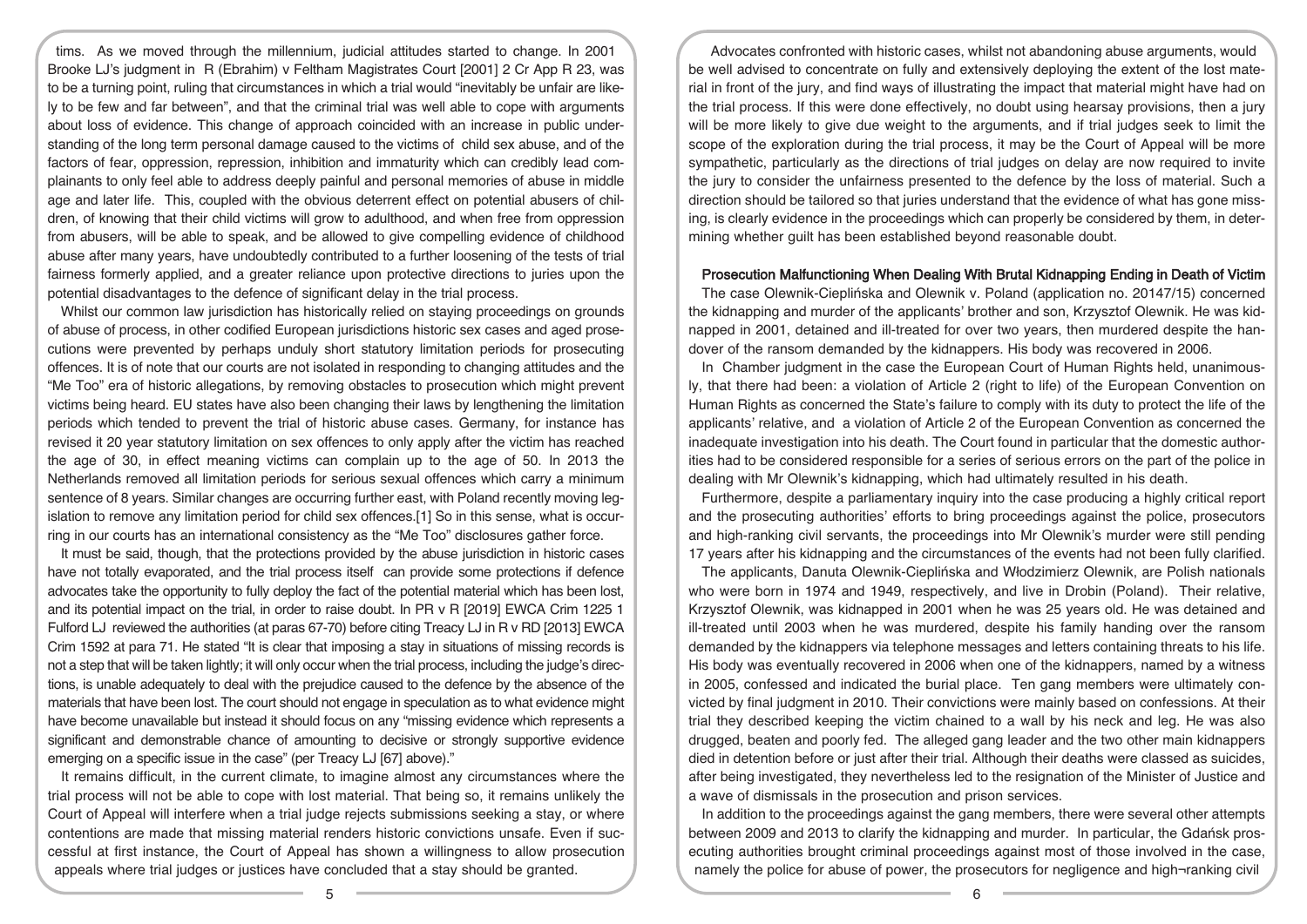servants for inaction. Two of the officers were acquitted because the offences had become time-barred while the other investigations were discontinued.

In 2009 the Sejm (the lower house of the Parliament) also set up a Parliamentary Inquiry Committee, which examined not only the actions of the police and the prosecution service, but also of the public administration bodies and the Prison Service. Its final report in 2011 concluded that "visible sluggishness, errors, recklessness, and a lack of professionalism on the part of the investigators resulted in the failure to discover the perpetrators of the kidnapping, and... ultimately, in (Mr Olewnik's) death." It also explored the possibility that the errors by public officials "had been intentional and ... aimed at covering their tracks, destroying evidence ... and, consequently, that some of them had cooperated with the criminal gang which kidnapped and murdered Krzysztof Olewnik". An investigation into kidnapping and murder against other unidentified individuals is still ongoing.

# 'Irreparable Harm' Inflicted on Children Whose Mothers are in Prison

Maya Oppenheim, Independent: The government needs to take action to end the "irreparable harm" inflicted on children whose mothers are in prison, MPs and peers have warned. Courts often do not have adequate information about whether a defendant has children and how a sentence would impact their lives, the Joint Committee on Human Rights said. The committee said powerful evidence it received from women of their own experiences showed their imprisonment poses a "serious threat" to both their own human rights and those of their babies and very young children.

In a report, it argued a child's right to respect for family life should be a central concern when a judge is thinking about sending a mother to jail – and said that too often this is not the case. An estimated 17,000 children each year are separated from their mothers in this way – and the vast majority of the women are sent to jail for non-violent offences. The report recommends that, excluding exceptional circumstances, if a baby is born during the mother's sentence, they should both be discharged from hospital directly to a Mother and Baby Unit (MBU). It says that when a mother with a baby is jailed, the sentence should not start until a place is secured in an MBU.

Harriet Harman, the Labour MP for Camberwell and Peckham who is the Human Rights Committee chair, said: "The right of a child to family life is only given lip service when their mothers are sent to prison. The harmful effects of a mother going to prison start at sentencing and continue for years, even after the mother is released. "Judges can't respect the human right of a child to family life if they don't know the child exists. At the moment there is no guarantee that they have this information; there must be proper checks before sentencing. Visits of children to their mother in prison should not be part of the Incentives and Earned Privileges Scheme [which incentivises good behaviour in prison]. How can it possibly be right to punish children for their parents' behaviour?"

Children whose mothers are jailed are more likely than their peers to have future problems – which include a higher likelihood of criminal offending, mental health problems and drug and alcohol addiction. Compared with their counterparts, they are also more likely to make less money, stop education at a younger age and die before the age of 65. One child told the report researchers: "I was worried about my mum when she was sent to prison. I did not know that it was going to happen. My dad had been to prison but that was not so bad as he could look after himself. I had seen things about prison and thought my mum may be upset and crying, and people may bully her. I had no way of knowing. When she did phone it was a long time. I worried a lot. I felt angry." He added: "It upset me most at night. I cried in the dark because I could not hear her voice. Just to say she was okay, and say goodnight and she loved me, and I could say I loved her, was all I needed." Another child added: "I was left with all the

responsibilities of going shopping, running a house, everything really, at the age of 15. I was a dropout from college because it was taboo to have a mother in prison and I felt like I could not talk about it. I became very isolated and started to go down a really bad route of drinking, getting into trouble, expressing anger."

The committee called for every step to be taken to make sure children can sustain positive relationships with their mothers. The report demands urgent reform in data collection, sentencing, support for children, and pregnancy and maternity. The committee found a total lack of reliable data on the number of mothers in prison, the number of children whose mothers are in jail and the number of women who are pregnant and give birth behind bars. The report urges the government to act urgently to change this.

Ms Harman added: "It's an indictment of the system that the prison service does not know how many women in the system have children, and that – in 2019 – we don't even know how many children are separated from a mother in prison." Female prisoners are often placed in prisons far away from their local community due to the fact the female prison population is smaller and women's prisons are significantly more geographically dispersed. The vast majority of female offenders are handed short sentences of six months or less for minor crimes, with a quarter imprisoned for under a month. However, the jail sentence can still be profoundly disruptive – causing people to lose their jobs, homes and contact with children.

Factors said to drive women to turn to crime include poverty, drug and alcohol problems, mental health issues and coercive relationships with men. Some 60 per cent of female offenders have experienced domestic abuse, an estimated 24 to 31 per cent have dependent children and those in jail or on probation are more than twice as likely to suffer mental health issues as men. Almost half of all female prisoners in England and Wales say they committed their offence to support the drug use of someone else, according to Ministry of Justice data, while many more are substance abusers themselves.

#### Michael Naughton: Please Forgive Me, But I Won't Be Holding My Breath

Almost two decades of research on miscarriages of justice and wrongful convictions, and over a decade of direct engagements with the Criminal Cases Review Commission (CCRC) with the Innocence Network UK (INUK) and the University of Bristol Innocence Project, have taught me one thing: the CCRC has finally succeeded in ensuring the virtual disappearance of miscarriages of justice as a serious cause for public or governmental concern.

With each successive CCRC chair there has been a further decrease in referrals to the Court of Appeal. This trend has rendered miscarriages of justice effectively non-existent as an official legal category. Referral rates have fallen from a derisory high point of around 4% to a new norm of less than 1% for the third year in a row: are we really to accept that the criminal justice system is nearperfect and that 99% of around 1,500 applicants per year are wrong or barefaced liars in their claims of miscarriage of justice? The way things are going, it seems like the ultimate sign of success would be a referral rate of zero, which would show that the criminal justice system is flawless, that miscarriages of justice don't occur and that there is no need for the CCRC to exist at all.

Literally set up off the backs of the torture, pain and miseries of the wrongly convicted and incarcerated (notably the cases of the Guildford Four, Birmingham Six and Maguire Seven), the CCRC now stands as a chimera for justice. It offers no realistic hope to the many thousands of applicants who have been turned down over the years that they will ever overturn their convictions, and have their lives and reputations restored. Like a perverse April Fool's joke (it started handling case-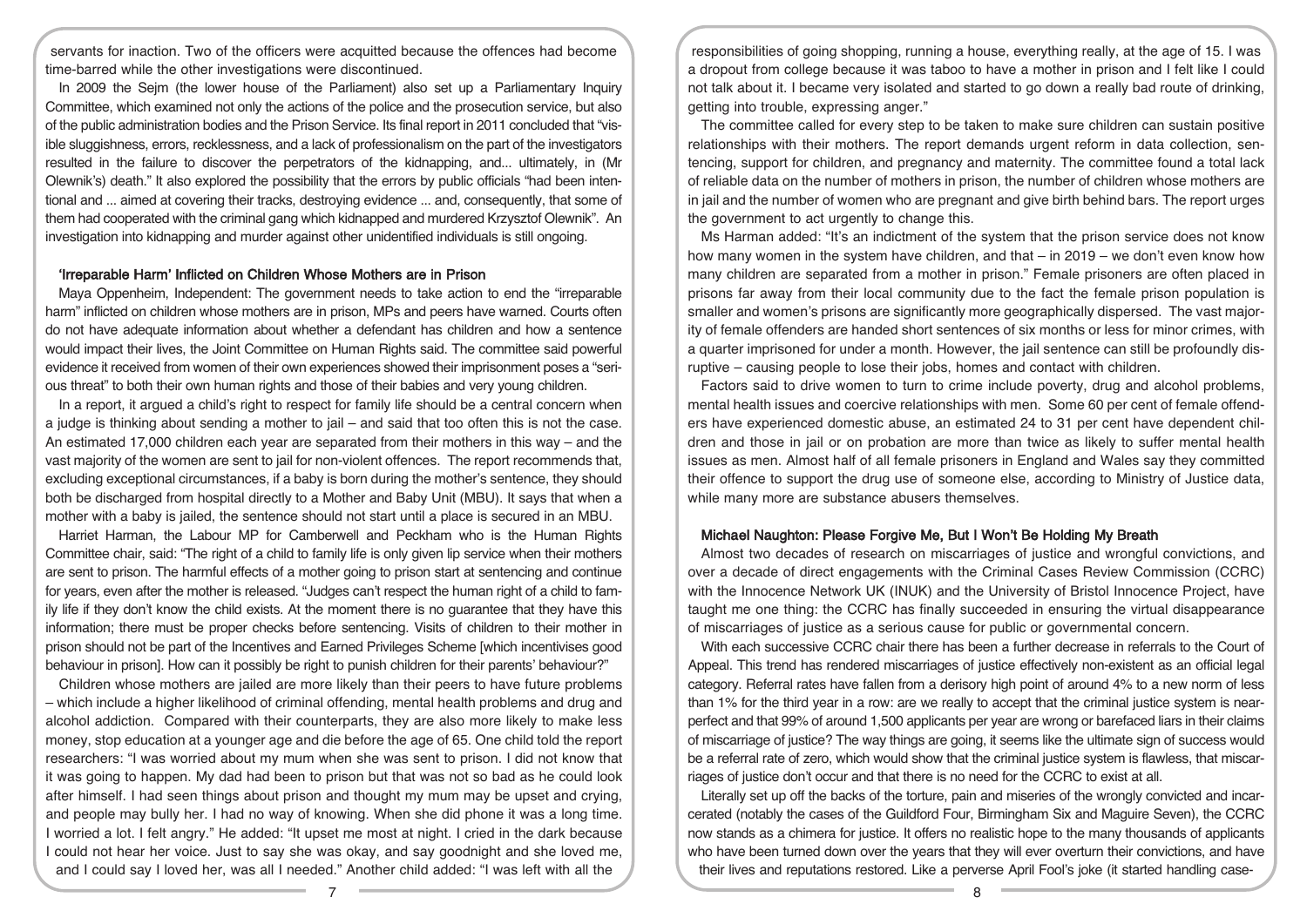work on 1st April 1997), the CCRC's very existence seeks to assure members of the public that because there is now a publicly funded body charged with looking into alleged miscarriages of justice, there is no need for their concerns. It muddies the waters in public discourse in its claims to be a 'champion of justice'or a '"state-sponsored innocence project', when it is in reality a backstop for the appeals system that wards off challenges against convictions.

The devil is always in the detail, of course. It is the definition of what would constitute a miscarriage of justice in the eyes of the CCRC, which also determines how it reviews applications, that reveals the limits of the assistance that it can give to applicants. This is enshrined in section .13 of the 1995 Criminal Appeal Act, which dictates that it can only refer cases to the appeal courts where there is a 'real possibility' that the conviction will be overturned. This means that the CCRC must look to the criteria of the appeal courts when thinking about whether the real possibility test might have been met. As I have long argued, this shackles the CCRC to the appeal courts and means that its assistance to the innocent is merely incidental: that is, in those very rare cases when the 'real possibility' test is satisfied by chance or good fortune, but, crucially, not when the innocent are failed by their lawyers or when forensic scientists make mistakes or juries get it wrong.

In consequence, CCRC reviews are for the most part mere desktop considerations of whether fresh evidence may now exist that was not or could not be available at the time of the original trial or previous failed appeal. Such an approach overlooks and positively excludes lines of inquiry that may prove an applicant innocent if it is not felt that such investigations would discover material that would meet the 'real possibility' criteria. The upshot is that an organisation that was established to assist innocent individuals to overturn their wrongful convictions is now anything but. Now, it trumpets successes like assisting asylum seekers, remedying erroneously-given parking tickets, and saving dogs given destruction orders that owners want to challenge, which, in fairness, is permitted by the 1995 Act.

At the same time, however, allegedly innocent miscarriages of justice victims languish in prison. This does not happen because they are not innocent but, rather, because they are not deemed to satisfy the 'real possibility' test or because their cases will never be investigated in enough depth to see if their claim of innocence is valid. On this point, it was instructive that the CCRC commissioner as long ago as 2005, John Weedon, conceded that if the Birmingham Six applied to the CCRC then, it was unlikely that their case would be referred back to the Court of Appeal. The evidence of their innocence, he said, might not have been considered to be fresh. This should have caused a public outcry, but it didn't. The result is an understandable apathy from alleged victims of miscarriages of justice. They tell me regularly that they have lost faith in the system. They say that they won't even bother to make an application to the CCRC as there is no point. They complain that the CCRC is only concerned with whether an application fulfils the 'real possibility', which, of course, most don't. I can only speculate, but perhaps this was the reason why the test was created in the first place.

Despite this, rather than assert and demonstrate its supposed independence and be bolder in terms of its reviews and the cases that it refers, the CCRC defends and justifies its governing statute that handcuffs it to the appeal courts. In so doing, it is complicit in shielding a criminal justice system that routinely convicts the innocent. They are left with nowhere to go other than university innocence projects, whose own work is hampered by the need to apply to the CCRC and meet the 'real possibility' test. And yet the critique of the CCRC's structures and the impact in terms of its failure to assist the innocent is not new. Leaving aside the efforts of other academics, lawyers, third-sector organisations and victims of wrongful convictions who are dedicated to the fight against wrongful convictions, I personally have been raising

awarenessof the limits and failings of the CCRC in assisting applicants who may be innocent for at least 15 years. This has included consulting with MPs; meetings with the Home Office, CCRC, Parole Board, and so on; presentations in the House of Commons; and invited submissionson my work and wider activitiesto governmental reviews and inquiries.

On a more practical level, I established the first innocence project in the UK precisely because innocent people can be and are wrongly convicted in this country. The CCRC is not the panacea to the problem. Now in their fifteenth year, other innocence projects that were set up in this jurisdiction have managed to overturn a couple of convictions that the CCRC missed, both by Cardiff Innocence Project. Innocence projects, though, are not merely to be seen as a safety net for the CCRC in an otherwise sound system. It is telling that the Cardiff Innocence Project has had about 20 other applications, which it believes to be credible, turned down by the CCRC. Indeed, it is the focus on claims of innocence that may be or are valid that distinguishes innocence projects from the CCRC. In the cases that are not referred, the ontological clash between the two becomes most apparent. Those unreferred cases include a dossier of some 44 cases that Innocence Network UK (INUK) made public in 2011 as part of its campaign for the reform of the CCRC. The dossier was comprised mainly of prisoners serving life or long-term sentences for serious offences, ranging from gangland murders and armed robbery to rape and other sexual offences. All of them maintained that they were not involved in the offences despite having failed in their appeal and having been refused a referral by the CCRC. They asserted that they were wrongly convicted for reasons including fabricated confessions, eyewitness misidentification, police misconduct, flawed expert evidence, false allegations and false witness testimonies. I said at the time that in every single case there were questions, conflicts and problems in the evidence that led to their conviction. I also said that if they are genuinely innocent, it means that the dangerous criminals who committed these crimes remain at liberty with the potential to commit further serious crimes.

In several of the cases, prisoners were convicted mainly on the testimonies of prosecution witnesses who were either known criminals, or who suffer from serious mental or personality disorders. In other cases, convictions were obtained mainly on the basis of highly conflicting identity parade evidence. Many were also convicted despite evidence suggesting innocence, such as alibi witnesses, outweighing the alleged evidence of guilt. Some of the prisoners in the dossier have served decades in prison. They claim that they are victims of the so-called "parole deal", and may have been released on parole by now had they admitted guilt to the crimes that they claim not to have committed. As it is currently constituted, the CCRC is unable to helpsuch cases despite the plausibility of their claims of innocence. On this basis alone, I believe that there is an urgent public interest in investigating the cases contained in the dossier.

Despite this, all of the foregoing submissions, casework and wider activities to raise awareness of the CCRC's shortcomings have fallen on deaf ears. None of the necessary reforms for the CCRC to be better placed to assist applicants have been implemented.

How the present government sees the CCRC doesn't bode well, either. In July, for instance, the parliamentary under-secretary of state for justice, Edward Argar MP, said in response to criticism of the CCRC's handling of the Oliver Campbell case that he 'very much supports the work of the CCRC'. He went on to comment that if Mr Campbell's legal team is unhappy with the CCRC's decision not to refer his case then they can always opt for a judicial review. This response to allegations that a man was wrongly convicted of murder and spent 10 years in prison by a sitting MP fails to take seriously the continuing reality of miscarriages of justice. It shows dis-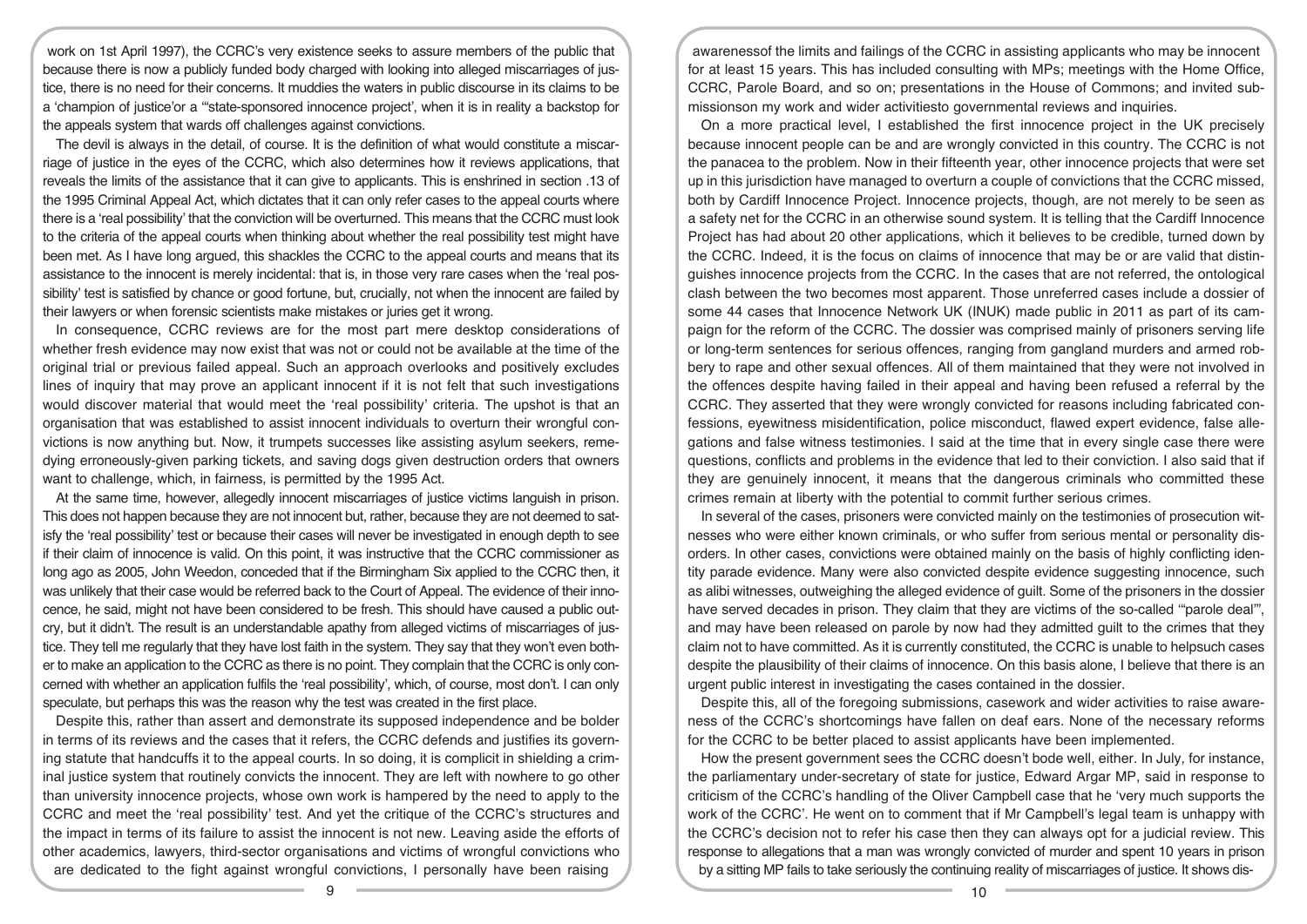dain for Mr Campbell's legal team, Michael Birnbaum QC and Glyn Maddocks, leading legal experts with proven track-records in overturning wrongful convictions. It shows a complete lack of understanding of the CCRC's discretionary power to refer or not to refer. It also shows a staggering contempt for the harms caused to the innocent victims of wrongful convictions and their families who strive tirelessly for justice in the hope that the nightmare may one day be over.

This article is written with another inquiry into the CCRC in mind. This time it's the newly established Westminster Commission, established by the all-party parliamentary group on miscarriages of justice. Its brief is to investigate the CCRC as part of its inquiry into the ability of the criminal justice system to identify and rectify miscarriages of justice. I offer this article to the Westminster Commission for its consideration in good faith. I hope, as I always do, that truth and justice will prevail. However, I have travelled this road for a long time now. I know well from past experience that miscarriages of justice are not something that those in power want to hear about for the damage they can and do cause to public trust and confidence in the criminal justice system. I know, too, that those in power care little for victims of miscarriages of justice who are often wrongly convicted precisely because the criminal justice process fails to protect the vulnerable and the powerless from abuses of state power. So, please forgive me, but I won't be holding my breath.

#### Case Law Casts Doubt Over Solicitors' Ability To Correct Their Mistakes

The case of Howell Jones LLP 11846-2018 has thrown doubt on the extent to which law firms can act for a client who has suffered from a mistake caused by a solicitor in the firm. Facts of the case. Howell Jones LLP acted for a husband (H) in divorce and financial proceedings. Following legal advice, H settled the financial aspects of the divorce. H subsequently complained about the settlement. The firm obtained counsel's advice, who concluded that the settlement was not as favourable to H.

Taking into account conflict of interest, and having informed its insurers, the firm wrote a frank and open letter to H, admitting and apologising for its mistake. The letter stated that H could sue Howell Jones if he wished and either: take independent legal advice, or continue to instruct Howell Jones on the basis that the firm would seek to overturn the settlement at its own expense. H accepted the apology and the offer to continue as the firm's client. His legal fees totalling £6,238 were refunded. In addition, Howell Jones agreed not to charge H for the attempt to set aside the settlement and indemnified H against any adverse costs, should the attempt to set aside the settlement agreement fail. Unfortunately, the application to set aside the settlement did not succeed. Adverse costs were set at £35,000, which Howell Jones duly paid to H. H then complained to the Legal Ombudsman, who awarded him an additional £50,000, which was also covered by the firm.

The matter came to the attention of the Solicitors Regulation Authority (SRA), who investigated and brought the firm before the Solicitors Disciplinary Tribunal (SDT) on the grounds that it had acted in breach of the Code of Conduct, in circumstances where there was an owninterest conflict. In its judgement, the SDT concluded that Howell Jones had, "not ceased acting when it should have done and this was fairly described as an error of judgement". The firm agreed to pay a £5,000 fine and costs to the SRA of £26,850. The overall cost to the firm and/or its insurers therefore totalled around £150,000. It may be of interest to note that had this been a smaller firm or sole practitioner, the total costs may have made them bankrupt.

Implications - The decision in Howell Jones LLP 11846-2018 has the following potential consequences: Solicitors who attempt to resolve mistakes with pragmatic approaches may no longer feel they can do so and will thus be forced to cease acting. Legal costs will there-

fore undoubtedly increase for the affected client Solicitors may feel that despite correctly following their professional obligations in being open and honest with clients about mistakes, they are still being penalised. This may increase claims for professional negligence against law firms in situations where firms have honestly and genuinely made a mistake, are open with the client about it and take necessary steps to address the issue.

Commenting on the case, Gregory Treverton-Jones QC raises the inherent worry that law firms could now be forced to send clients to another firm rather than put things right at their own expense when they identify an error. He added that, 'The SRA does not seem to consider that an own-interest conflict can be cured by the sort of pragmatic solution that has been in place for decades. The only winners will be professional negligence lawyers.'

Conclusion: The purpose of the SRA as a regulatory body is to maintain the reputation of the profession and ensure that solicitors work to high standards. Common sense tells us that this often means coming up with pragmatic solutions to problems, to ensure that clients get the best possible service. In this case, the SRA penalised Howell Jones for attempting to put matters right at their own expense, giving the client the option of taking independent legal advice and informing him of his right to sue them. This is contrary to both the client's interest and the reputation of the profession. Looking at the way the SRA handled this case, can one conclude that it is really achieving its purpose?

# Northern Ireland : Prisoners' 'Lives at Risk' After Jail Release

BBC News: Forty-six people died in a Northern Ireland prison or within a fortnight of being released from jail in the past five years, BBC News NI has learned. Twenty-three died in custody, and the same number died in the two weeks after leaving jail. Many of those deaths between 2014 and 2019 are linked to substance addiction. The Probation Board for Northern Ireland said it works with offenders to "minimise risk, both to themselves and to others". However, the family of one prisoner, who died in hospital after attempting to take his own life, said he had been "badly let down" by The figures were provided by the prisoner ombudsman's office who said the majority of the deaths were 'self-inflicted' - most of those were drug and alcohol related.

Prisoner Ombudsman Dr Lesley Carroll says she is concerned that post-custody deaths are under-reported. She believes there is "a dip in the system" for some vulnerable prisoners when they leave custody and that more should be done to ensure ex-inmates have access to services such as GPs, addiction support and housing. She said: "In some instance, for example, if it is difficult to get an appointment with a GP it is impossible to access required medications and some may decide to self-medicate with drugs acquired on the streets. "You don't know what the balance of that drug is, if it's the proper dosage, you make take too much and the results can be catastrophic." She added: "We need the right agencies across health and justice talking to each to come up with an inter-agency approach to identify those people not being caught by the system. "An answer should be found because there are people's lives at risk."

'It was like he was possessed' - Joseph Rainey, 20, died in hospital of injuries he had sustained in Hydebank Wood Prison after attempting to take his own life 10 days previously. He died as a result of severe brain damage. His mother, Sarah, recalls: "Those ten days were so tough because Joseph took seizures, it was like he was possessed, he would lift right off the bed. "It was heartbreaking to watch your child going through something like that, it tore me apart." The west Belfast man had been to prison on four occasions for offences including theft and criminal damage. He had been on prescription medication for depression, but his father, Tom, says he also had a wider drug problem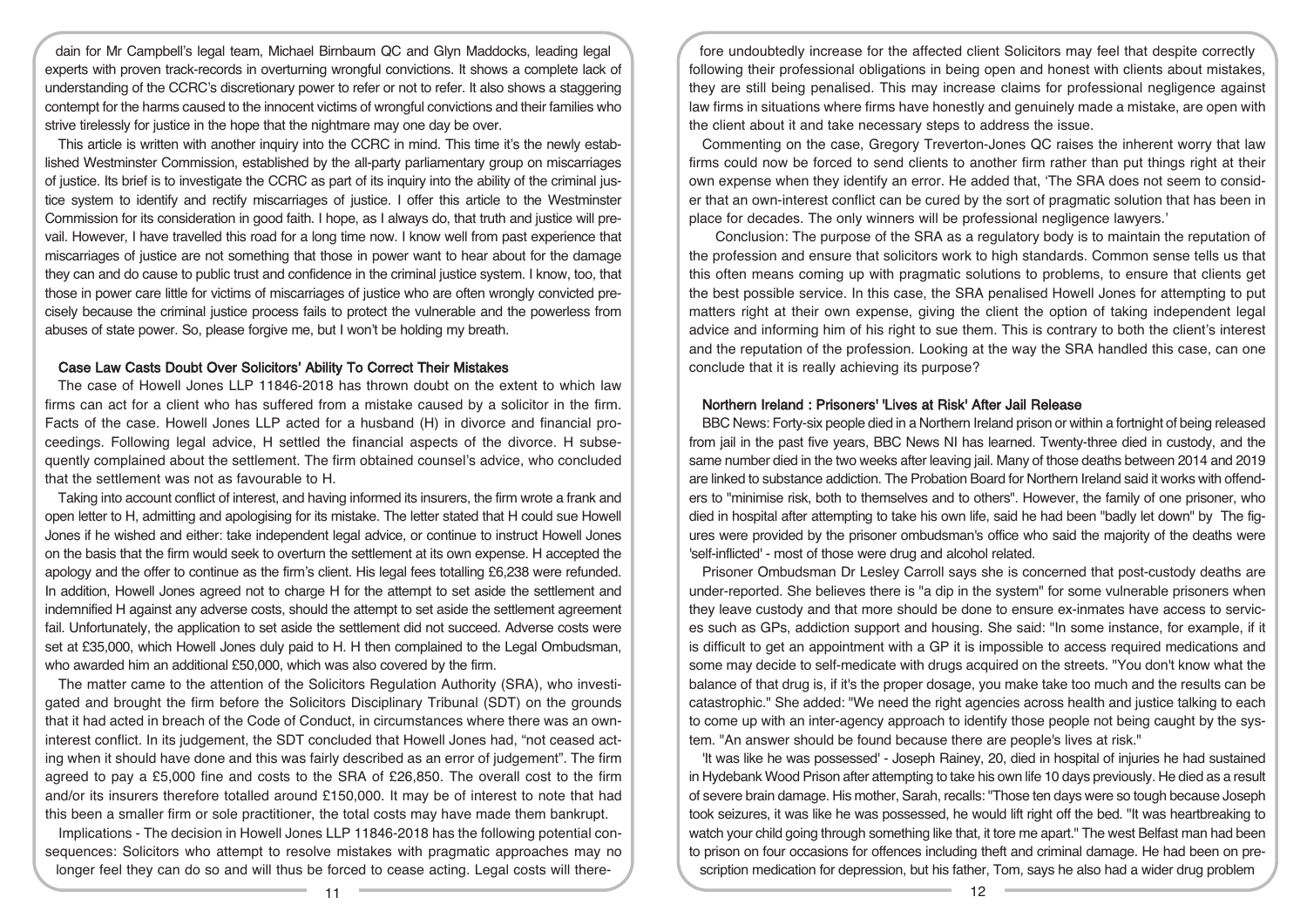that he struggled to get help for.the authorities. "Joseph was very close with his grandfather and when he died, he went down a slippery slope of drug use and he went from cannabis to tablets. I think that's when things started to go really wrong and he would end up in prison. "When he was in prison it was made very clear that when he was in those four walls we didn't have a say, but when he left with the same problems, there was no help. He went back to drugs and he wasn't given support. "I believe he was badly led down by the probation service." He added: "The day we buried Joseph we were in the kitchen and we got a phone call from the probation service demanding to know where he was, because he hadn't attended a meeting. "I thought to myself: ' If these are the people who are supposed to know where he is and this is what is in place to look after these kids, what chance do they have when they leave prison?"

A prisoner ombudsman investigation found that before being sent to Hydebank, Mr Rainey had spent 38 hours in police custody where they had recorded he was "suicidal". However, the ombudsman found that this information was "ignored" on his arrival to Hydebank Wood and it was not passed on to his committal officer who was consequently unaware of his suicide risk. Hours later, Mr Rainey attempted to take his own life in his cell.

Approximately 80% of prisoners in Maghaberry Prison, Northern Ireland's largest jail, are on prescription medication. In recent years, a number of critical reports have said that more needs to be done to protect vulnerable prisoners and to prevent deaths in custody in Northern Ireland. A key role of the prisoner ombudsman's office is to investigate prison deaths, but it also has the discretion to investigate deaths that occur 14 days after someone is released from prison. The focus of these investigations is to examine if there was any aspect of the prison care that contributed directly to their death.

Dr Carroll said: "There is no legal obligation to inform my office of deaths that occur just after a prisoner leaves custody, so we're relying on organisations like the prison service, the probation service, a hostel manager, a police officer or a family member knowing about the role we can play. "We're missing an important part of the puzzle if we're not fully informed about postrelease deaths." The South Eastern Health and Social Care Trust oversees prison healthcare in Northern Ireland and said it recognises the "increased risk" when people go into or leave jail. A spokeswoman said: "When a person enters custody they remain registered with their community GP practice and communication systems are in place for sharing information between healthcare teams. "The trust continues to work with justice partners and health colleagues across the region to ensure appropriate care pathways are in place to support transitions."

#### Electronic Signatures are as Valid as a Traditional 'Wet' Signature

Law Gazzete: For a body not normally known for brevity, the Law Commission pulled off a remarkable trick last week. It published a simple eight-paragraph statement of how the law in England and Wales stands on documents executed with electronic signature. The verdict: such signatures, which might range from a squiggle on a courier's pad to an encrypted code generated by a security dongle, are as valid as the traditional 'wet' signature and admissible as evidence in proceedings so long as the usual rules on signatures are met. The commission notes that the common law has always been flexible in recognising diverse types of signature, including signing with an 'X', initials only, a printed name, or even a phrase such as 'Your loving mother'. The courts likewise have accepted electronic forms of signatures including clicking an 'I accept' tick box. This 'accessible statement of the law' will no doubt come as a relief to the government, which commissioned the study. The conciseness and certainty are particularly impressive because the current law emerges from a wide range of authorities, includ-

ing the common law, Westminster statute (the Electronic Communications Act 2000), Europe (the eIDAS regulation) and case law. While the Law Commission says the government 'may wish to consider codifying the law' to make it more accessible, in general the current portfolio is fit for purpose.

However any hope that with the issue finally settled we can now digitise all legal transactions may be in vain. Despite the overall general green light, the commission's 124-page full report suggests loose ends remain. One important point is that the report excludes two significant categories of document: wills and registered dispositions under the Land Registration Act 2002, which are the subject of separate reform proposals. Another is the grey area over the witnessing of electronic signatures. In its consultation document last year, the commission proposed allowing electronic signatures to be witnessed remotely via video link. The final report is more circumspect, recommending that any requirement for a deed to be signed 'in the presence of a witness' currently implies physical presence. The practical issues of a future remote-witnessing process will need to be considered by an 'industry working group', the establishment of which is one of the commission's core recommendations.

"The removal of physical signatures removes an essential safeguard against abuse of a vulnerable sector of society".The Law Society More fundamentally, the report acknowledges consultees' concerns that the witnessing of electronic signatures is fundamentally impossible. One such sceptic is HM Land Registry, which says there is no way for a human witness to be sure that a data string representing a signature is indeed being applied to a data string representing a document. This is a bit of a bombshell for those trying to digitise the conveyancing process.

Finally, and most welcome, the commission's report fires a shot across the bows of government efforts to set up an online process for applying for lasting powers of attorney. Numerous respondents to the Law Commission's consultation said that allowing LPAs to be executed with an electronic signature would increase the risk of malpractice. The Law Society, for example, said it was strongly opposed to a fully digital process: 'The removal of physical signatures removes an essential safeguard against abuse of a highly vulnerable sector of society'.

The commission agrees. It concludes that the Office of the Public Guardian and MoJ must 'consider what is sufficiently secure and reliable for donors before introducing any system using electronic signatures'. To maintain overall confidence in electronic signatures, the commission recommends that the industry working group consider practical and technical issues and provide best practice guidance for their use in different types of transactions. Among these are the obstacles to video witnessing. 'Following this work, the government should consider legislative reform to allow for this.' It also proposes a future review of the law of deeds, to consider broad issues about the effectiveness of deeds and whether the concept remains fit for purpose . For all its opening statement of confidence, the report implies that wet signatures, where necessary witnessed and attested in person, will be with us for at least another decade into the digital age

#### Strengthening Prisoners Family Ties Policy Framework

This Policy Framework sets out the rules and guidance for staff in all prisons on how they can support prisoners to maintain and develop their relationships with family, significant others and friends.There is growing evidence that family support, and maintaining family ties is not only important for the well-being of prisoners, but may also aid reintegration into the community following release from prison. Supporting prisoners' relationships outside of prison is considered to help prevent reoffending, reduce intergenerational crime and improve the safety and security of the custodial environment. This Policy Framework sets out duties, rules